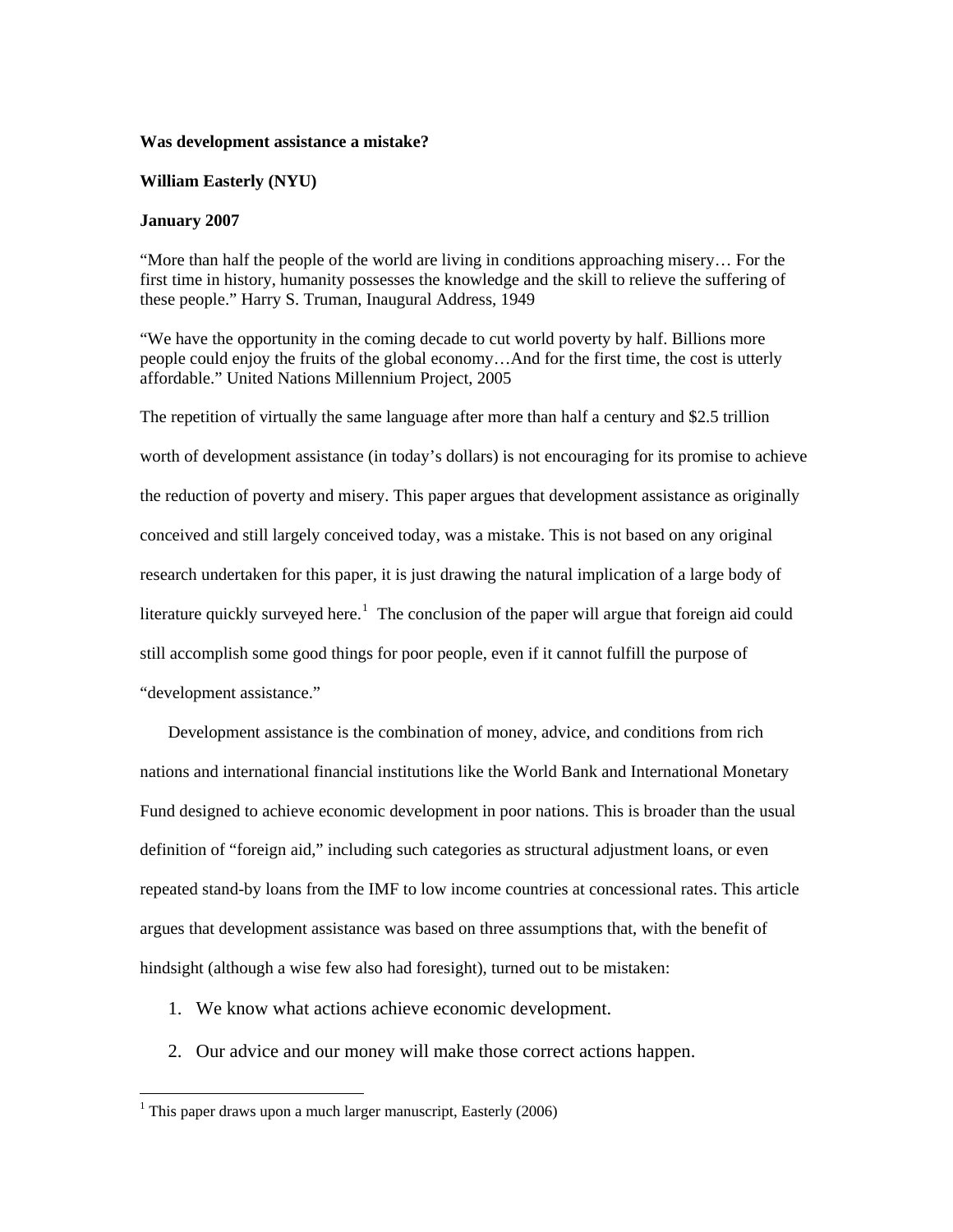3. We know to which individuals "we" and "our" refer.

I turn to each of these in turn.

 $\overline{a}$ 

1. We know what actions achieve economic development.

Development economists have long known the answers on how to achieve development. The only problem is that those answers have kept changing over time.

To oversimplify considerably, the evolution of Conventional Wisdom was as follows.<sup>[2](#page-1-0)</sup> In the 50s through the 70s, development (then, and to a lesser extent now, mostly equated with economic growth) was a simple matter of raising the rate of investment to GDP, including both public investments -- like roads, dams, irrigation canals, schools, electricity -- and private investment. However, private investment was usually not trusted to do enough or do the right things, and so there was a strong role for the state to facilitate and direct investment, guided in turn by the development experts.

Unfortunately, the debts accumulated to finance these investments turned out not to be repayable, so there were two debt crises in the 1980s. The middle-income countries had borrowed at commercial banks at market rates; the low-income countries had loans from official agencies at concessional rates. Both entered into a long process of rescheduling and writing off that led to a lost decade for both groups of debtors. Understandably inferring that unrepayable loans were a sign of unproductive investments, especially in Latin America and Africa, development wisdom shifted away from mobilizing and guiding capital accumulation. Attention shifted toward the success of the East Asian tigers, who combined export orientation and macroeconomic stability. This became the inspiration for structural adjustment packages of the IMF and World

<span id="page-1-0"></span> $2^2$  This chronology of conventional development wisdom is itself conventional and can be found in many places, such as the World Bank's World Development Report in 1991, Easterly (2001), Lindauer and Pritchett (2002), the World Bank (2005) report on Lessons from the 1990s, and Rodrik (2006).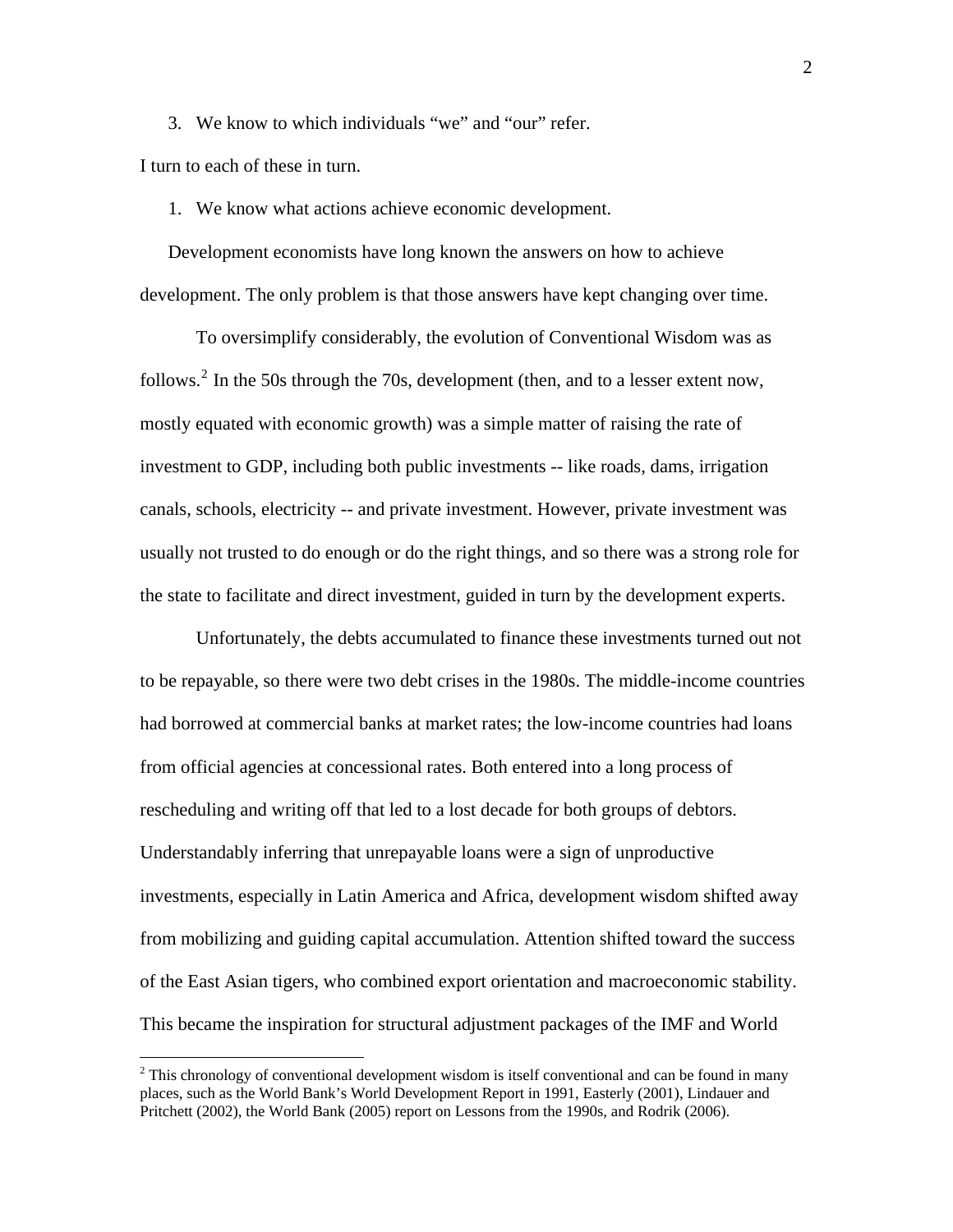Bank and the "Washington Consensus," which called for removing price distortions, opening to trade, and correcting macroeconomic imbalances (mainly budget deficits). The slogan of the new wave was "adjustment with growth."

Alas, loans to finance structural adjustment met the same fate in the low income countries as the earlier loans to finance investment – there was little or no growth, the loans couldn't be repaid, and the low income debt crisis stretched out into the new millennium with every year a new wave of debt forgiveness (most recently, the 100 percent cancellation of the structural adjustment loans and other official debts in the Multilateral Debt Relief Initiative of 2006). In the middle income countries of Latin America, there was for the most part adjustment and debt repayment (albeit with large capital market crises in Mexico in 1994 and Argentina in 2001), but little growth compared to expectations in the 1990s. The hope that the "East Asian miracle" could be replicated elsewhere with the same policies proved illusory.

The "Washington Consensus" gave way to "Second Generation" reforms that stressed the importance of institutions like property rights, contract enforcement, democratic accountability, and freedom from corruption (actually the Washington Consensus was already Second Generation after the emphasis on state-directed investment, so Second Generation was really Third Generation). An alternative to the latest Conventional Wisdom is Sachs' (2005) emphasis on making the right investments in things poor people need, which is really a throwback to the First Generation of planned investments.

Although each shift in the Conventional Wisdom was provoked by the failure of the previous Conventional Wisdom, the evolution was often presented as the addition of

3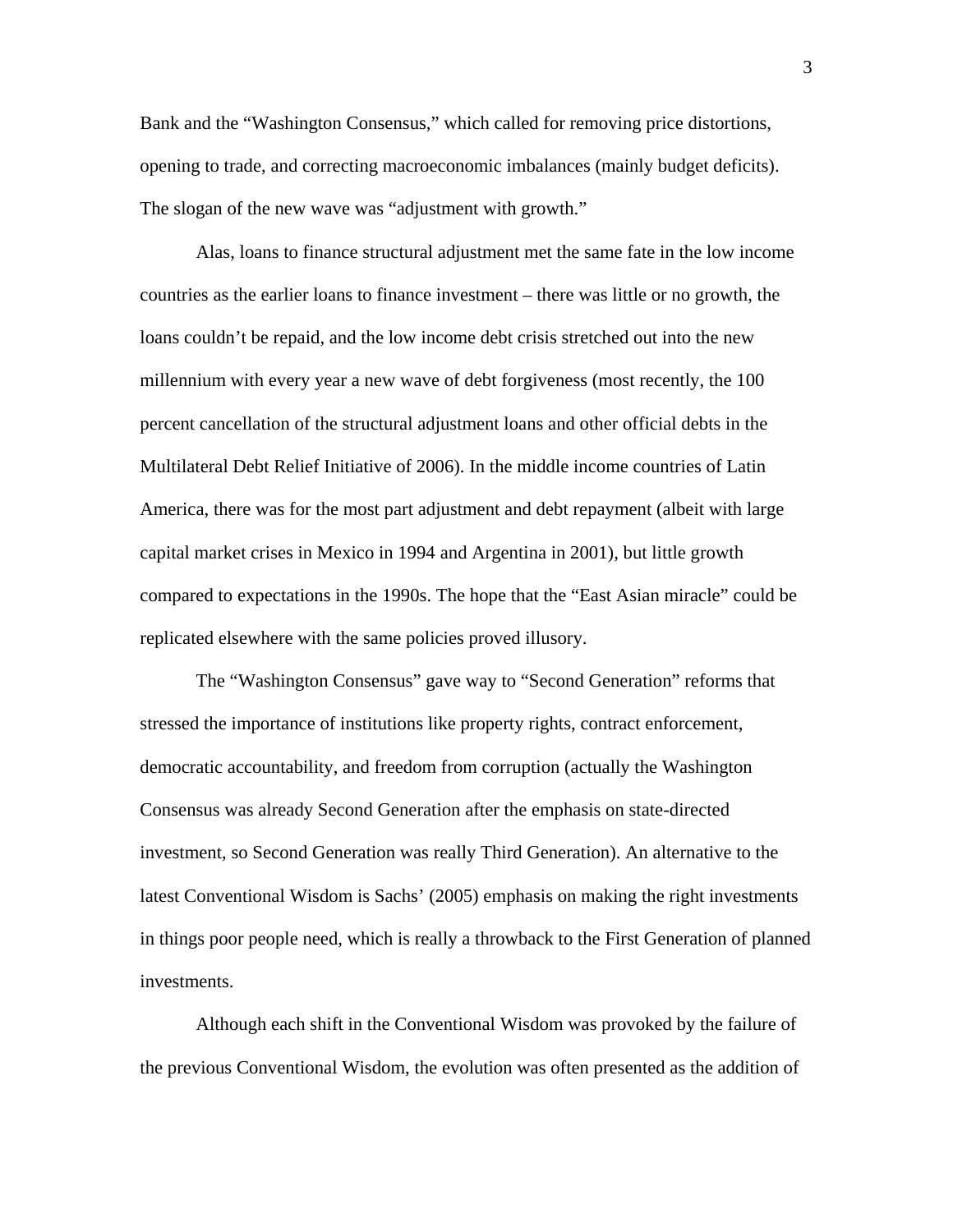previously "missing" elements, so the Conventional Wisdom was always incomplete rather than wrong. As Dani Rodrik (2006) points out, this has the effect of placing all the blame on the recipient rather than on the development experts, of making ever longer the list of "pre-requisites" for development (and conditions on aid), and of making the Conventional Wisdom almost non-falsifiable (every answer was right, it just needed all the successive answers). Yet even this was not non-falsifiable enough, as institutionally deficient but rapidly growing countries like India, China, and Vietnam have already exposed the weaknesses of the new Conventional Wisdom.

A lot of these shifts are provoked by broad stylized facts and compelling country examples rather than by formal empirics. As Dixit (2005) says,

At any time, some country is doing well, and academic as well as practical observers are tempted to generalize from its choices and recommend the same to all countries. After a decade or two, this country ceases to do so well, some other country using some other policies starts to do well, and becomes the new star that all countries are supposed to follow.

Of course, development knowledge could draw upon more formal empirics like growth regressions. However, the hope that arose in the early 1990s that the New Growth Literature could at last empirically find the answers eventually collapsed from a surplus of answers. Durlauf, Johnson, and Temple (2005) have pointed out that 145 different right hand side variables have been found to be significant as determinants of growth in a sample that is usually around 100 degrees of freedom. When the problems of unrestricted specification were reduced by specifically testing the outcomes of the key Washington Consensus variables on growth, the results tended to confirm the casual empiricism described above – countries as a group moved towards "better policies," yet average growth for that group declined for unknown reasons (Easterly 2001).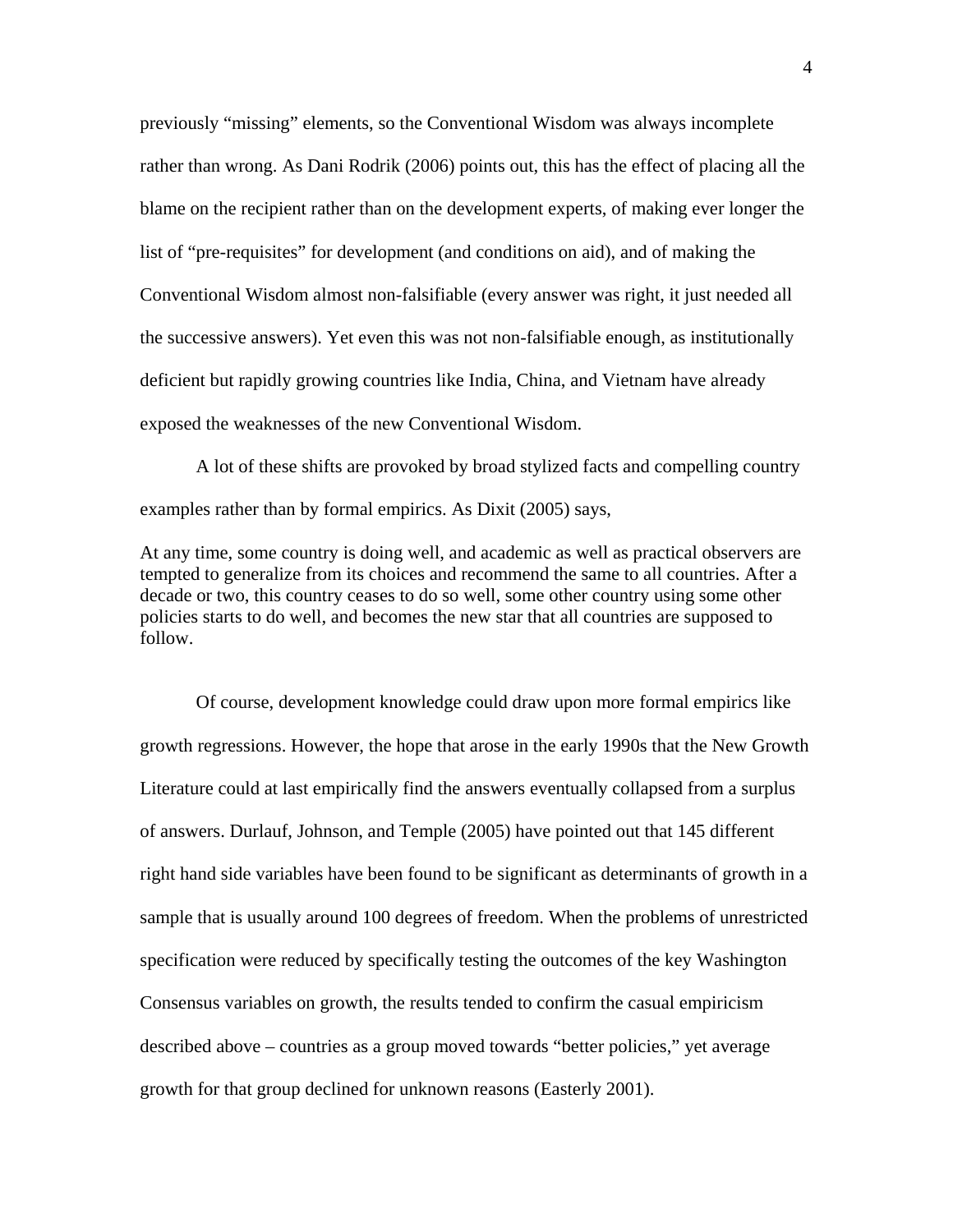In the new millennium, a remarkably broad group of academics and policymakers seem to agree that, after all that, maybe we don't know how to achieve development, although reluctant to say so exactly. The most surprising member of this group was the World Bank (2005) itself, which issued a report so scathing about the previous Conventional Wisdom that Rodrik (2006) said "the reader has to remind himself that the book he is holding in his hands is not some radical manifesto, but a report prepared by the seat of orthodoxy in the universe of development policy." The World Bank (2005) did indeed throw up their hands: "different policies can yield the same result, and the same policy can yield different results, depending on country institutional contexts and underlying growth strategies." These statements are plausible, but they are even more notable for once again protecting the previous Conventional Wisdom from ever being falsified. Similarly the Barcelona Development Agenda (2004) agreed by many of the world's leading economists concluded that:

Nor are practical business consultants doing any better. After pouring scorn on the abovedocumented economists' failure to achieve development, the McKinsey Global Institute (2006, p. 2) comes up with the "one certain way" to raise GDP per capita in a poor country: "increase levels of labor productivity among individual firms." (Economics training is useful at least for avoiding tautology.)

Lindauer and Pritchett (2002) call it most honestly:

it seems harder than ever to identify the keys to growth. For every example, there is a counterexample. The current nostrum of one size doesn't fit all is not itself a big idea, but a way of expressing the absence of any big ideas.

there is no single set of policies that can be guaranteed to ignite sustained growth. Nations that have succeeded at this tremendously important task have faced different sets of obstacles and have adopted varying policies regarding regulation, export and industrial promotion, and technological innovation and knowledge acquisition.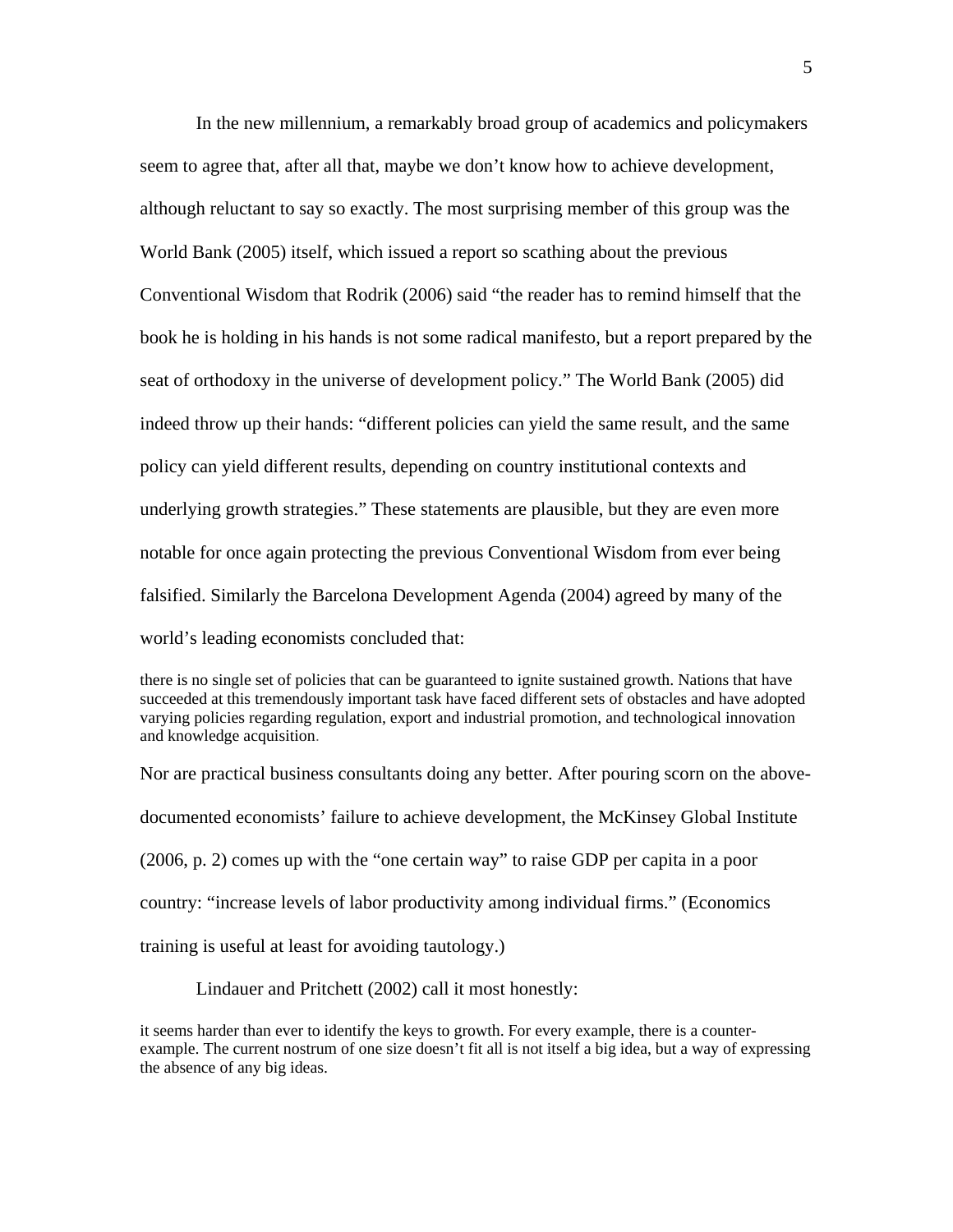As they point out and as these other authors also note, this does not mean that economists know NOTHING about development, or know nothing about the many little pieces that contribute to development. Good economic analysis of problems in finance, macroeconomics, taxation and public spending, health, agriculture, etc. has held up well. As far as overall development, economists are reasonably confident that some combination of free markets and good government has an excellent historical track record of achieving development (as opposed to, say, totalitarian control of the economy by kleptocrats). It is just that we don't know how to get from here to there, which specific actions contribute to free markets and good government, how all the little pieces fit together, that is how to achieve development.

2. Our advice and money will make those correct actions happen.

By the same standards of judging by stylized facts and country cases that has guided the evolution of the conventional wisdom, development assistance has failed to achieve development. \$568 billion in today's dollars flowed into Africa over the past 42 years, yet per capita growth of the median African nation has been close to zero. The top quarter of aid recipients (heavily overlapping with Africa) received 17 percent of their GDP in aid over those 42 years, yet also had near-zero per capita growth. Successful cases of development happening due to a large inflow of aid and technical assistance have been hard to find – South Korea is often cited, but took off after aid was reduced and the Koreans disregarded the advice of the aid donors (see Fox 2000). Other more recent examples frequently cited (Ghana, Uganda, Mozambique) were cases of recovery after steep collapse, and depend on rapid growth episodes that usually prove to be temporary (Hausman, Rodrik and Pritchett 2004). Botswana might be a better example of a long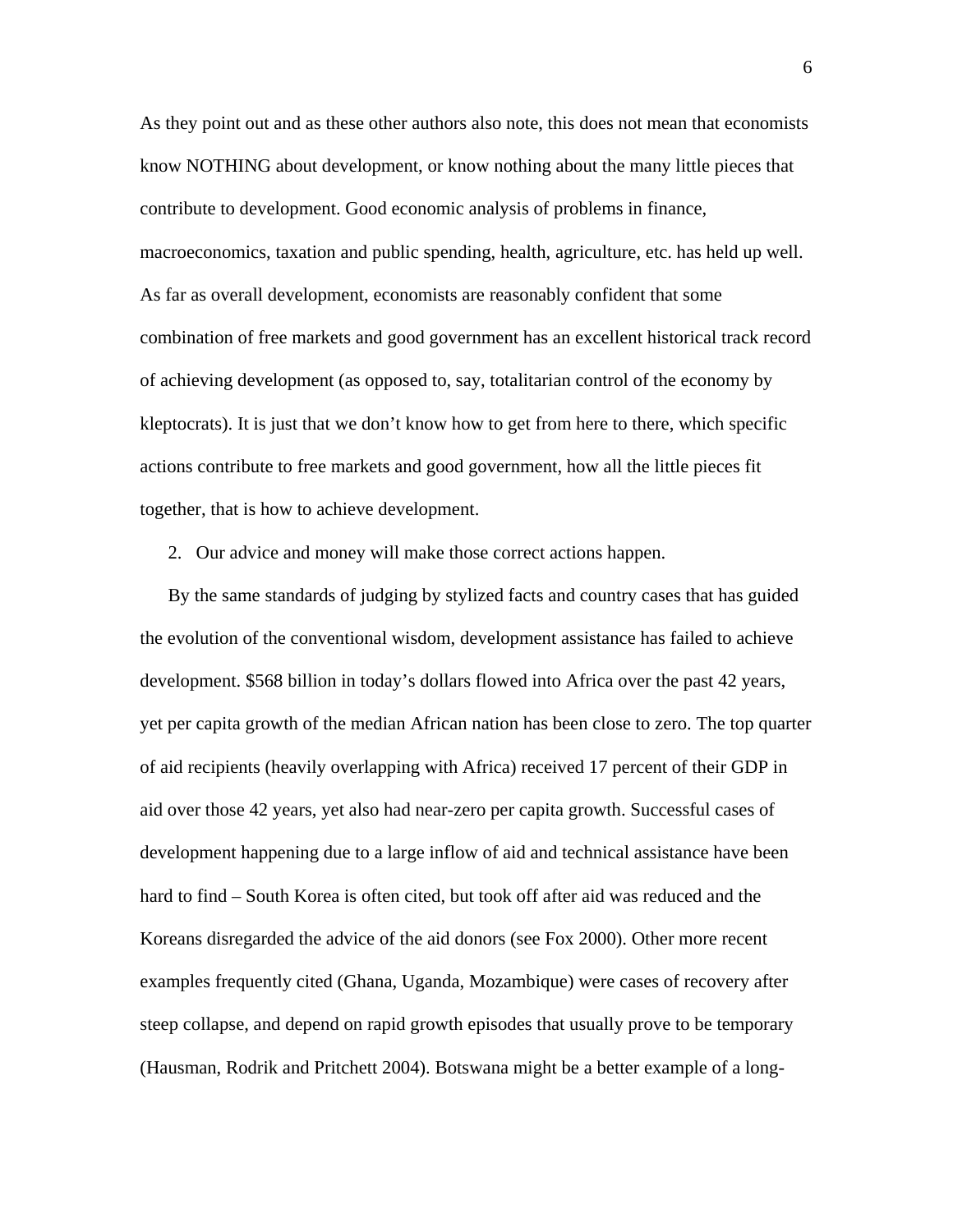term success story initially financed by aid, although the most well known case study of Botswana (Acemoglu, Johnson and Robinson 2004) doesn't even mention foreign aid. The cases of rapid growth currently most celebrated -- India, China, and Vietnam - receive little aid as percent of their GDP.

 With aid, one has an even more serious problem than with other growth regressions of endogeneity of the right hand side variable – it's very likely that low growth countries got more aid because they had low growth. This calls for more formal econometric methods to disentangle the aid outcome from the counterfactual, utilizing instruments such as population size and geo-strategic factors. Unfortunately, more formal empirics on the effect of aid on growth has suffered from the same problem as other growth regressions – too many possible specifications and not enough observations (to begin with, aid did not even make Durlauf, Johnson, and Temple 2005's comprehensive list of 145 statistically significant variables appearing in growth regressions, nor does it appear in Sala-i-Martin et al.'s (2004) millions of regressions). Aid terms have been linear and in logs, gross or net, repayments included separately or not, interacted with other variables or not, aggregated or disaggregated into different kinds of aid, to say nothing of the other non-aid control variables that make almost any result possible. The most famous aid and growth result, of Burnside and Dollar 2000, confirmed Boone 1996's celebrated finding that aid has no unconditional effect on growth or investment, but Burnside and Dollar found that aid does raise growth in a good policy environment. This finding appeared just in time for economists' collapse of confidence that anyone knows what a good policy environment is, and anyway the finding itself turned out not to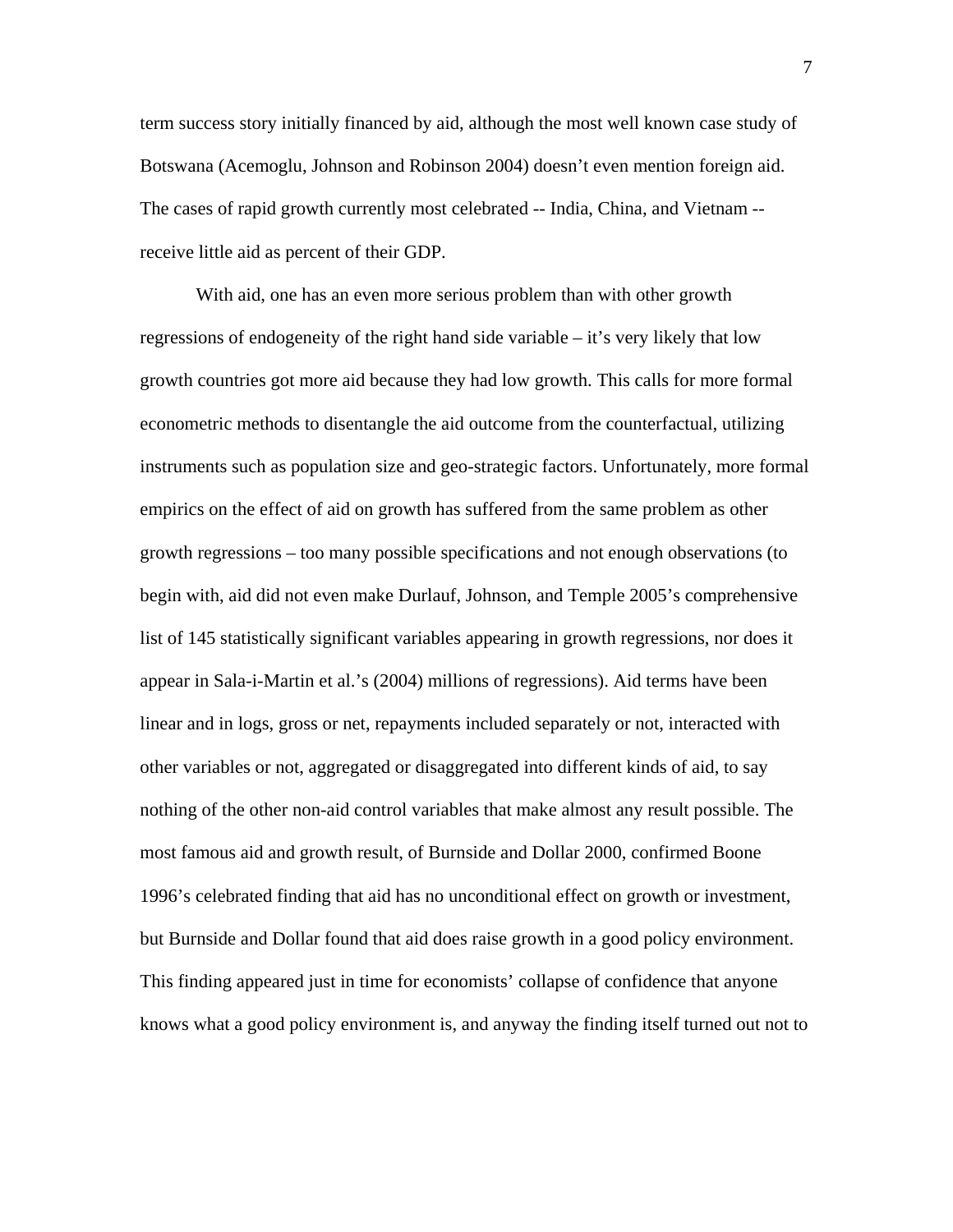be robust to the simple test of adding new, more recent data (Easterly, Levine and Roodman 2003).

 The early expectations that aid would raise growth failed to pay attention to the most elementary economics – that a lump-sum transfer does not change the incentives at the margin to invest in the economy. With today's globalized financial markets, the paradox first pointed out by P.T. Bauer (1976) is more compelling than ever – any poor country where incentives to invest are attractive does not need aid, while a poor country without incentives to invest will not have aid go into investment. The international capital market imperfections and alleged inevitability of low savings rates in poor countries have not held up well in today's world with private capital flowing into Zambian government bonds and with Chinese peasants saving far more than Americans.

 Nor was there much better news on development assistance (money cum advice) changing the policies that were supposed to raise growth in Conventional Wisdom II. Burnside and Dollar 2000 found no evidence that aid changed policies, a result that did not receive much attention although it has held up better than their more celebrated finding. Easterly 2005 found that structural adjustment lending also had no effect on the kind of macro policies and price distortions that it was supposed to correct. Van de Walle (2001, 2005) provides case study evidence that African countries did little reform in response to structural adjustment packages. As noted earlier, there was a general worldwide trend towards better policies (as judged by Conventional Wisdom II), but the degree of movement across countries was not correlated with the intensity of aid or structural adjustment lending in those countries. Svensson (2003) points out that aid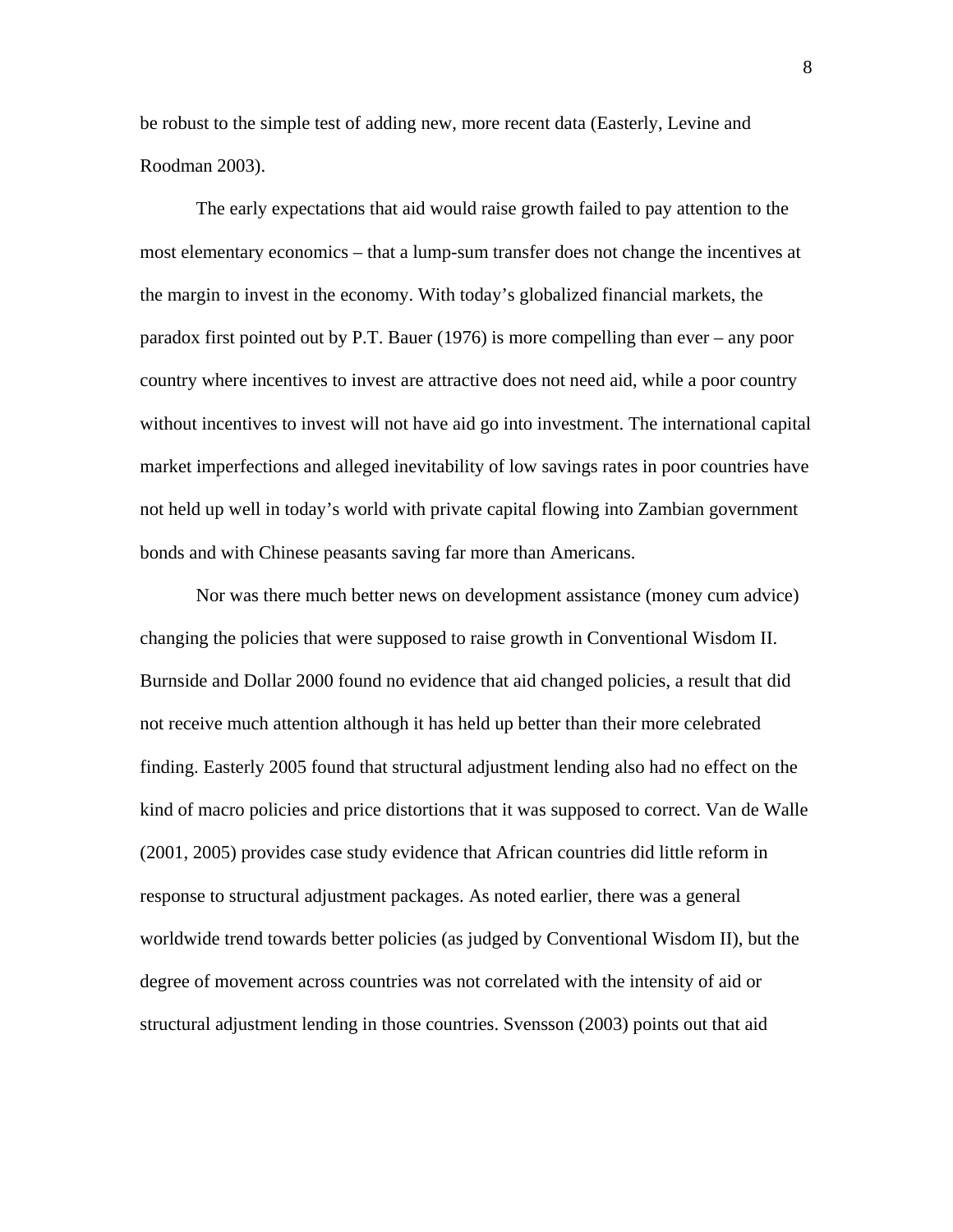agencies emphasis on disbursing aid funds makes their promises to withhold funds not

credible even if aid conditions are not met.

There has also been surprisingly insufficient attention in aid agencies to the

political incentives facing recipient governments, as Moss, Pettersson, and Van de Walle

## (2007) suggest:

If donors are providing the majority of public finance and governments are primarily accountable to those external agencies, then it may simply not be possible to also expect a credible social contract to develop between the state and its citizens. Using the current terminology, aid may undercut the very principles the aid industry intends to promote: ownership, accountability, and participation…Large aid flows can result in a reduction in governmental accountability because governing elites no longer need to ensure the support of their publics and the assent of their legislatures when they do not need to raise revenues from the local economy, as long as they keep the donors happy and willing to provide alternative sources of funding.

Djankov et al (2006), Brautigam and Knack (2004), and Knack (2001) in fact find empirically that aid worsens democracy, bureaucratic quality, the rule of law, and corruption.

 The confidence that aid would raise growth was also naïve about the knowledge and incentive problems that afflict the foreign aid agencies. Foreign aid is a transaction involving a public entity spending the money of rich people on the needs of poor people. Unlike most market transactions, the recipient of the aid goods has no ability to signal their dissatisfaction by discontinuing the trade of money for goods. Unlike provison of domestic public goods in well-functioning democracies, the recipient of aid-financed public services has no ability to hold the public entity accountable for good or bad performance. The poor intended beneficiaries control neither the money nor the votes affecting aid agency behavior, which creates both knowledge and incentive problems. With little or no feedback from the poor, there is little information as to which aid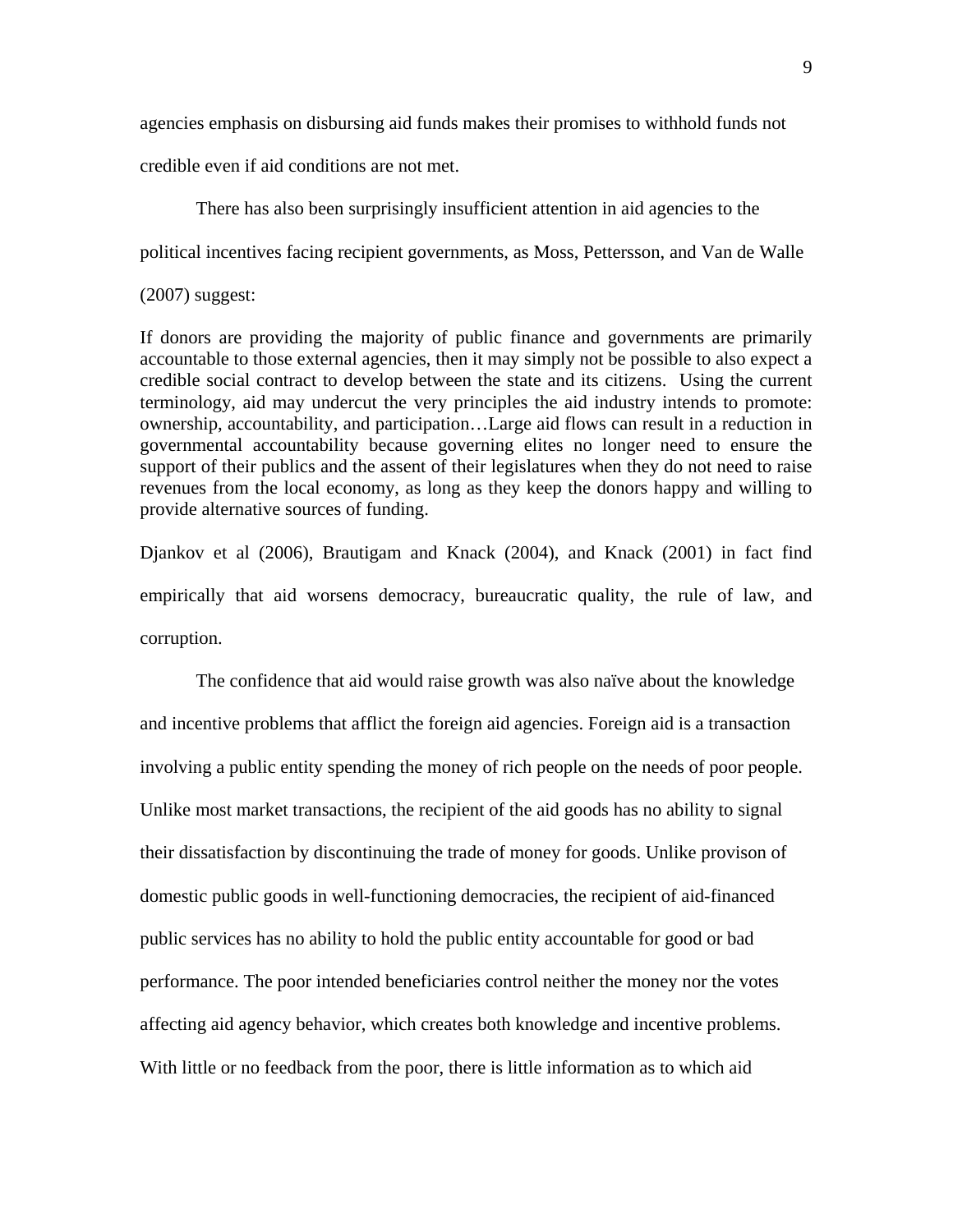programs are working. With no accountability, there is little incentive for the aid agency to find out what works (notwithstanding the idealism and altruism of aid workers, idealism usually works better when reinforced by incentives – especially for the aid organization as a whole which understandably values its self-preservation).<sup>[3](#page-9-0)</sup> These problems may account for many of the more well-documented foibles of the aid system – an emphasis on aid loans made rather than results of those loans, a surplus of reports that nobody reads, a fondness for grand frameworks and world summits, moral exhortations to everyone rather than any agency taking responsibility for any one thing, foreign technical experts to whom nobody is listening, health clinics without medicines, schools without textbooks, roads and water systems built but not maintained, aid-financed governments more attuned to the needs of donors rather than to those of their own people, aid-financed governments that stay in power despite corruption and economic mismanagement, and so on.

 Having development be the goal of development assistance made these incentive and knowledge problems worse for the aid agencies than if they had focused on more specific tasks like, for example, combating childhood diseases. With many aid agencies operating in each country, and with development of that country depending on many other factors besides aid agencies, and with the inability to map actions to development anyway, it was very hard to hold an individual aid agency accountable for a good or bad development outcome. Hence, development assistance as it is now conceived is inherently unaccountable and unable to process feedback. With development assistance operating so much in the dark, it seems particularly risky to have it operate on a large

 $\overline{a}$ 

<span id="page-9-0"></span> $3$  For further development of the feedback and accountability problems see Martens et al (2002), and for a non-technical treatment, see Easterly (2006)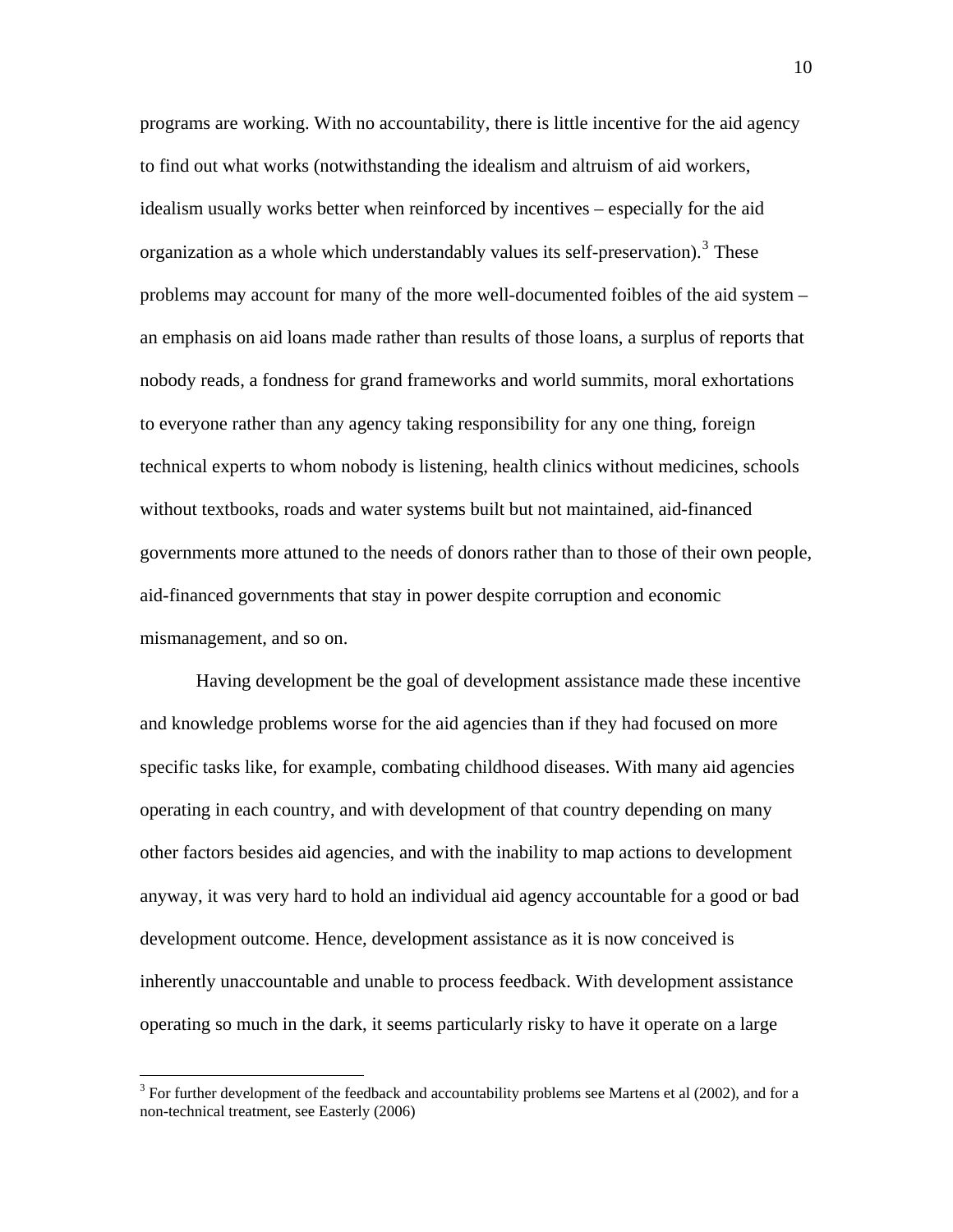scale, as it clearly does in some small, poor economies. Why do a massive intervention when you don't know whether its effects are going to be positive or negative?

3. We know who "we" are

Despite the frequency of statements like "we must end world poverty," the identity of the plural persons included in "we" remains a mystery. Who is this "we" taking responsibility for world poverty? Is it World Bank or UN officials? Is it national government leaders (and is it those from rich countries or poor countries)? Is it Development Experts? Perhaps the latter is the most likely in writings by "we" development experts. The expert tradition is so strong that the World Bank's response to the failure of expert analysis on how to achieve development is to intensify the use of expert analysis on how to achieve development:

A vital lesson for policy formulation and policy advice is the need to be cognizant of the shadow prices of constraints, and to address whatever is the *binding constraint* on growth*,* in the right manner and in the right sequence. This requires recognizing country specificities*,* and more economic analysis and rigor than does a formulaic approach to policy making. (World Bank 2005)

It seems quite a stretch to believe that development economists, who were unable to find general determinants of development, can do the much harder task of finding what are "shadow prices" and "binding constraints" in each individual economy.

The other possibility, that development experts (or any other experts) are greatly overrated as a means to achieve development, goes against the self-interest of everyone in this profession (including this author). Yet maybe it is true. Economists should not find so hard to take the idea of a spontaneous bottom-up order emerging out of the decentralized actions of many actors, as opposed to a great strategic vision offered by a few experts. The invisible hand may operate in other areas besides the free market – institutions may emerge much more from the social norms and spontaneous arrangements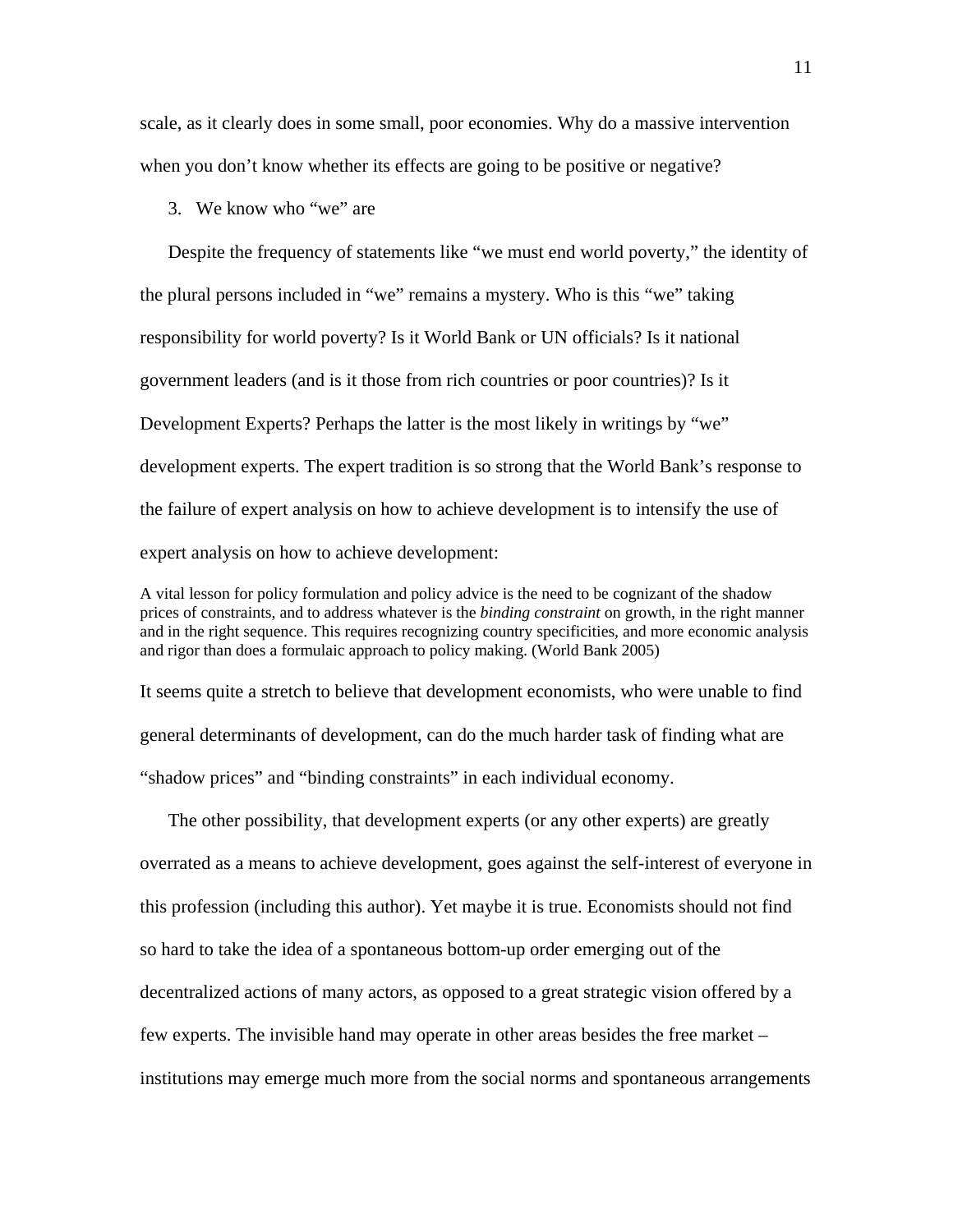of many actors than from the diktat of some expert from above (for a great recent treatment of such possibilities, see Dixit (2003)). Even government actions may emerge more from the decentralized activity of many players at the bottom than from the decisions of great leaders advised by wise experts. Development in the countries that are now developed was arguably achieved by such bottom-up processes, not by development experts and not by development assistance (did George Washington have a Development Strategy?).

 Yet the faith in the revolutionary experts is unlikely to die out soon, as people see tragic problems and want someone to take action. "What must we do?" is a question that people can't help asking about a problem so tragic as world poverty, and experts are the ones who say they have the answers. The first development economist may have been Lenin, who wrote a famous pamphlet in 1902 called "What is to be done?," and said that the revolutionary intelligentsia had the answer. A long line of such diverse thinkers as Edmund Burke, Karl Popper, Friedrich Hayek, Isaiah Berlin, and James C. Scott have criticized the idea that experts can re-design society, and the catastrophic outcomes of the more extreme attempts to do so supported these criticisms. Yet the unquenchable demand for experts who can call tell "us" the right answers shows no sign of ending soon.

# *Conclusion*

In sum, we don't know what actions achieve development, our advice and aid doesn't make those actions happen even if we knew what they were, and we are not even sure who "we" are that is supposed to achieve development. I take away from this that development assistance was a mistake.

12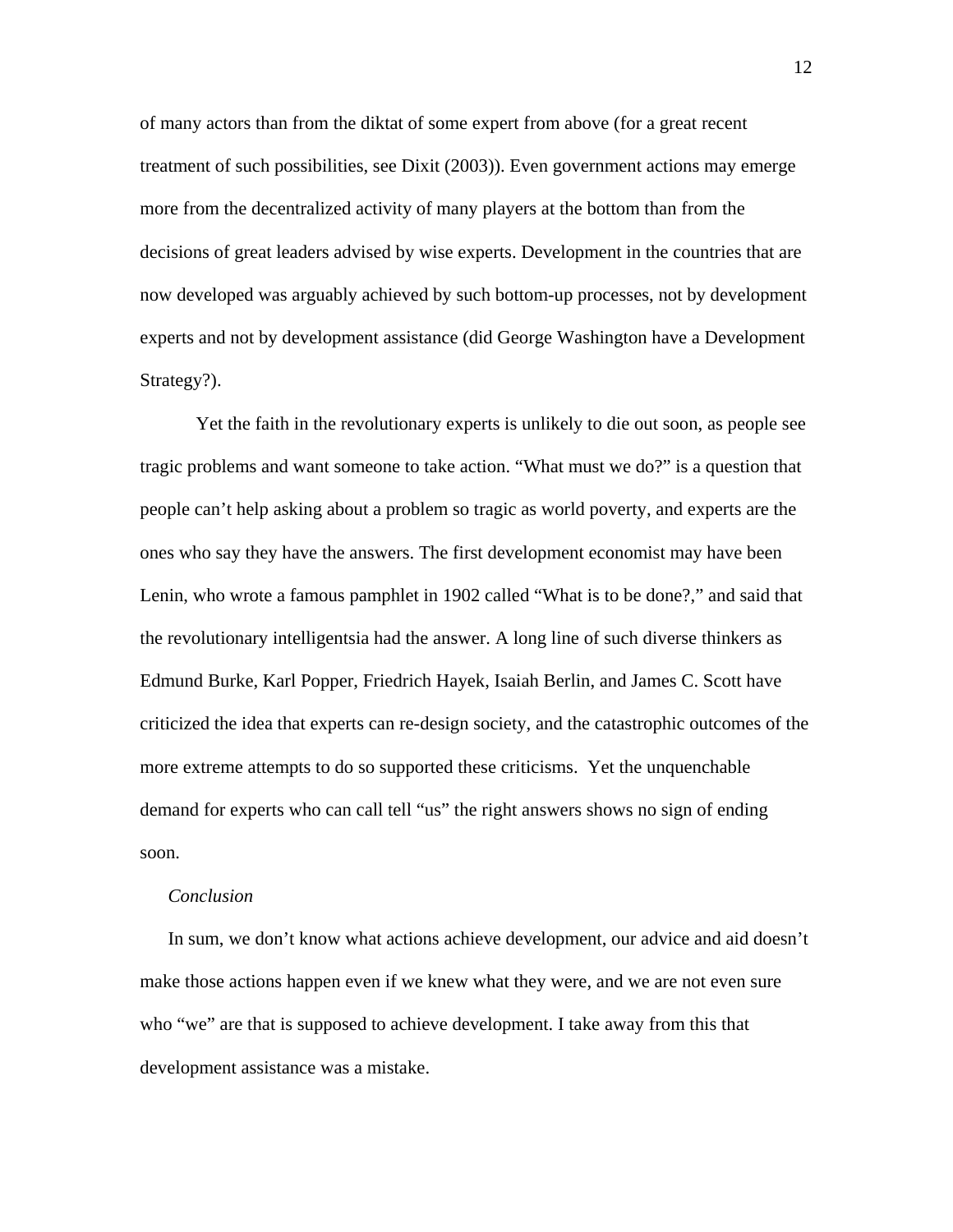Yet it doesn't necessarily follow that foreign aid should be eliminated. Once freed from the delusion that it can accomplish development, foreign aid could finance piecemeal steps aimed at accomplishing particular tasks for which there is clearly a huge demand – to reduce malaria deaths, to provide more clean water, to build and maintain roads, to provide scholarships for talented but poor students, and so on. It could seek to create more opportunities for poor individuals, rather than try to transform poor societies. The knowledge and incentive problems for each such focused effort seem more solvable than that of "development assistance," although not exactly easy. As far as the experts, they would also do well to remember the principles of division of labor and gains from specialization. If they focused on very specific problems such as inflation stabilization, financial regulation, or red tape facing businesses, they probably have a lot to offer. They won't get anywhere if they continue to "specialize" in "how to achieve development."

As far as what will achieve development, the inability of the experts and the aid donors to provide the answers fortunately has not stopped development from happening on its own anyway. Homegrown development without much influence by experts or much contribution by foreign aid is happening around the world in places like China, India, Chile, Botswana, Turkey, and Vietnam. Individual success stories are always fragile and could become tomorrow's failures. However, that there have already been and likely always will be a significant number of success stories posting irreversible escapes from poverty for hundreds of millions of people. This should be enough to reassure those who care about world poverty to have some hope rather than despair.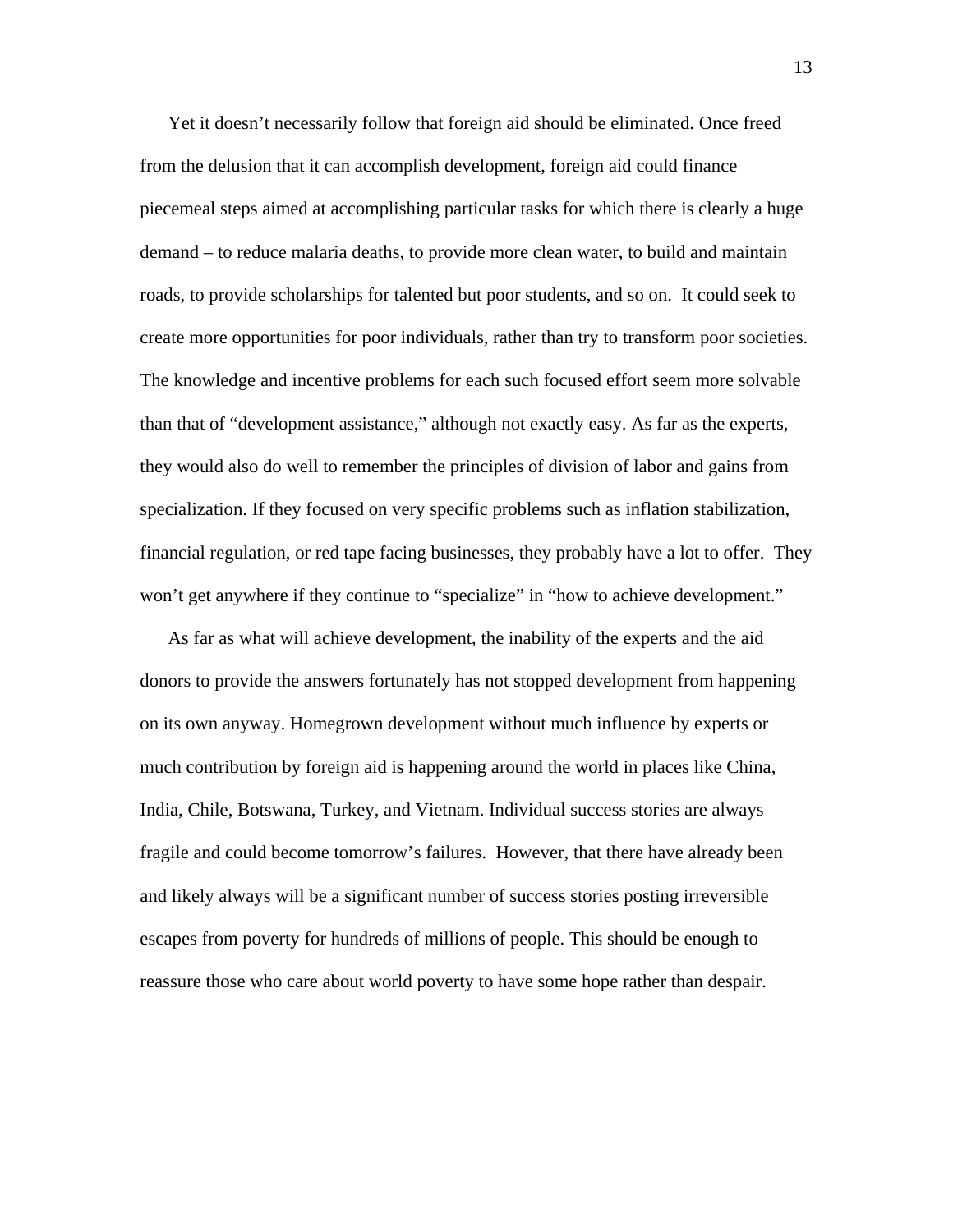## Bibliography

- Acemoglu, Daron, Simon Johnson, James A. Robinson, An African Success Story: Botswana, in Dani Rodrik, editor, In Search of Prosperity: Analytical Narrative on Economic Growth, Princeton University Press, 2004.
- Barcelona Development Agenda (2004), Forum Barcelona 2004, http://www.barcelona2004.org/esp/banco\_del\_conocimiento/docs/CO\_47\_EN.pdf
- Bauer P.T. 1976. Dissent on Development: Studies and Debates in Development Economics. Cambridge, MA: Harvard University Press.
- Boone, Peter, 1996. ["Politics and the effectiveness of foreign aid,](http://ideas.repec.org/a/eee/eecrev/v40y1996i2p289-329.html)" [European Economic Review,](http://ideas.repec.org/s/eee/eecrev.html) vol. 40(2), pages 289-329, February.
- Brautigam, Deborah A. and Stephen Knack, Foreign Aid, Institutions, and Governance in Sub-Saharan Africa, Economic Development and Cultural Change, volume 52 (2004), pages 255–285
- Burnside, C. and Dollar, D. (2000) 'Aid, Policies and Growth', American Economic Review 90(4), 847-68, September.
- Dixit, Avinash K. ["Evaluating Recipes for Development Success."](http://www.princeton.edu/%7Edixitak/home/Recipes.pdf) Paper presented at the World Bank DEC Lectures conference, April 21, 2005. This version June 2005.
- Dixit, Avinash K. Lawlessness and Economics: Alternative Modes of Governance, Princeton University Press: Princeton, 2003.
- Djankov, Simeon, García Montalvo, José and Reynal-Querol, Marta, "The Curse of Aid" (March 2006). Available at SSRN: <http://ssrn.com/abstract=893558>
- Durlauf, Steven N., Paul A. Johnson and Jonathan R. W. Temple, Growth Econometrics, in P. Aghion and S. Durlauf, Handbook of Economic Growth, Elsevier, 2005.
- Easterly, William. The White Man's Burden: Why the West's Efforts to Aid the Rest Have Done So Much Ill and So Little Good, New York: Penguin Press, 2006.
- Easterly, William. "What did structural adjustment adjust? The association of policies and growth with repeated IMF and World Bank adjustment loans" Journal of Development Economics 76 (2005), 1-22.
- Easterly, William. "The Lost Decades: Explaining Developing Countries' Stagnation in spite of policy reform 1980-1998" Journal of Economic Growth, Volume 6, Issue 2, June 2001, 135-157.
- Easterly, William, Ross Levine and David Roodman, "New data, new doubts: A Comment on Burnside and Dollar's "Aid, Policies, and Growth" (2000), American Economic Review, June 2004, 94(3), 774-780
- Fox, James. Applying the Comprehensive Development Framework to USAID Experiences, OED Working Paper Series No. 15, Summer 2000.